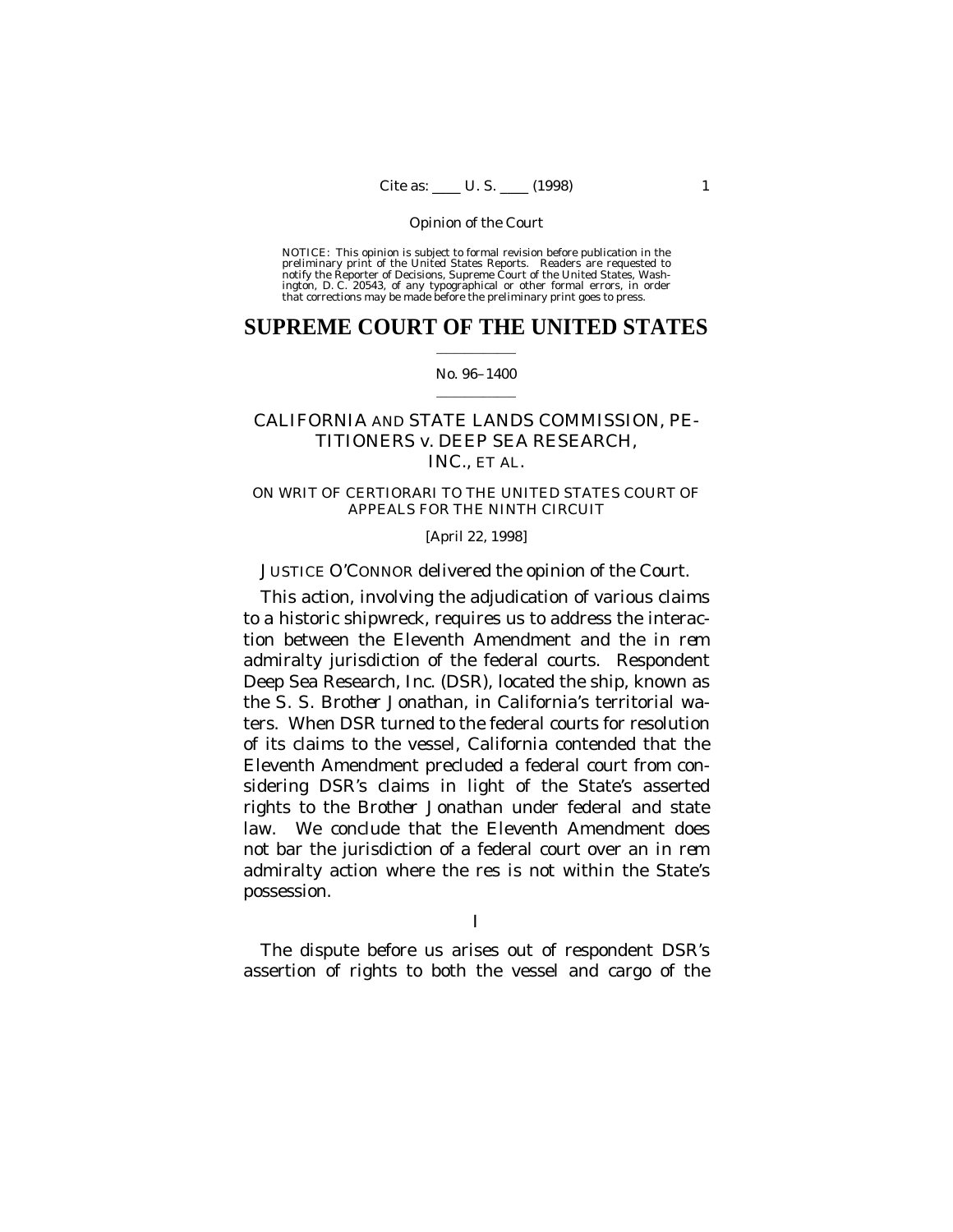*Brother Jonathan*, a 220-foot, wooden-hulled, double sidewheeled steamship that struck a submerged rock in July 1865 during a voyage between San Francisco and Vancouver. It took less than an hour for the *Brother Jonathan* to sink, and most of the ship's passengers and crew perished. The ship's cargo, also lost in the accident, included a shipment of up to \$2 million in gold and a United States Army payroll that some estimates place at \$250,000. See Nolte, Shipwreck: Brother Jonathan Discovered, San Francisco Chronicle, Feb. 25, 1994, p. 1, reprinted in App. 127–131. One of few parts of the ship recovered was the wheel, which was later displayed in a saloon in Crescent City, California. R. Phelan, The Gold Chain 242 (1987).

Shortly after the disaster, five insurance companies paid claims totaling \$48,490 for the loss of certain cargo. It is unclear whether the remaining cargo and the ship itself were insured. See Wreck of the Steamship Brother Jonathan, New York Times, Aug. 26, 1865, reprinted in App. 140–147. Prior to DSR's location of the vessel, the only recovery of cargo from the shipwreck may have occurred in the 1930's, when a fisherman found 22 pounds of gold bars minted in 1865 and believed to have come from the *Brother Jonathan*. The fisherman died, however, without revealing the source of his treasure. Nolte, *supra*, App. 130. There appears to be no evidence that either the State of California or the insurance companies that paid claims have attempted to locate or recover the wreckage.

In 1991, DSR filed an action in the United States District Court for the Northern District of California seeking rights to the wreck of the *Brother Jonathan* and its cargo under that court's *in rem* admiralty jurisdiction. California intervened, asserting an interest in the *Brother Jonathan* based on the Abandoned Shipwreck Act of 1987 (ASA), 102 Stat. 432, 43 U. S. C. §§2101–2106, which provides that the Federal Government asserts and transfers title to a State of any "abandoned shipwreck" that either is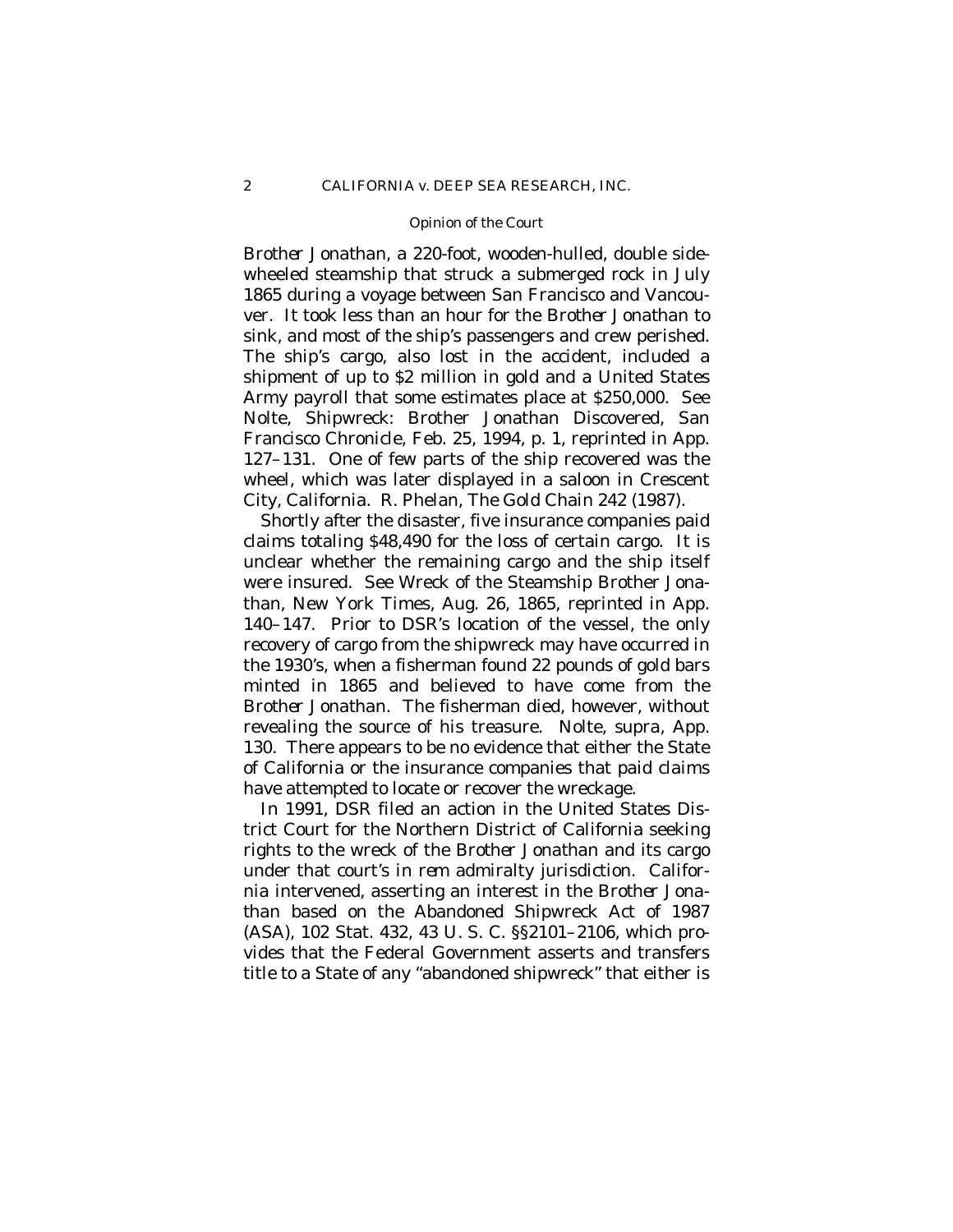embedded in submerged lands of a State or is on a State's submerged lands "and is included in or determined eligible for inclusion in the National Register," §2105(a)(3). According to California, the ASA applies because the *Brother Jonathan* is abandoned and is both embedded on state land and eligible for inclusion in the National Register of Historic Places (National Register). California also laid claim to the *Brother Jonathan* under Cal. Pub. Res. Code Ann. §6313 (West Supp. 1998) (hereinafter §6313), which vests title in the State "to all abandoned shipwrecks . . . on or in the tide and submerged lands of California."

The District Court initially dismissed DSR's action without prejudice at DSR's initiative. The case was reinstated in 1994 after DSR actually located the *Brother Jonathan* four and one-half miles off the coast of Crescent City, where it apparently rests upright on the sea floor under more than 200 feet of water. Based on its possession of several artifacts from the *Brother Jonathan*, including china, a full bottle of champagne, and a brass spike from the ship's hull, DSR sought either an award of title to the ship and its cargo or a salvage award for its efforts in recovering the ship. DSR also claimed a right of ownership based on its purchase of subrogation interests from some of the insurance companies that had paid claims on the ship's cargo.

In response, the State of California entered an appearance for the limited purpose of filing a motion to dismiss DSR's *in rem* complaint for lack of jurisdiction. According to the State, it possesses title to the *Brother Jonathan* under either the ASA or §6313, and therefore, DSR's *in rem* action against the vessel is an action against the State in violation of the Eleventh Amendment. DSR disputed both of the State's statutory ownership claims, and argued that the ASA could not divest the federal courts of the exclusive admiralty and maritime jurisdiction conferred by Article III, §2, of the United States Constitution. DSR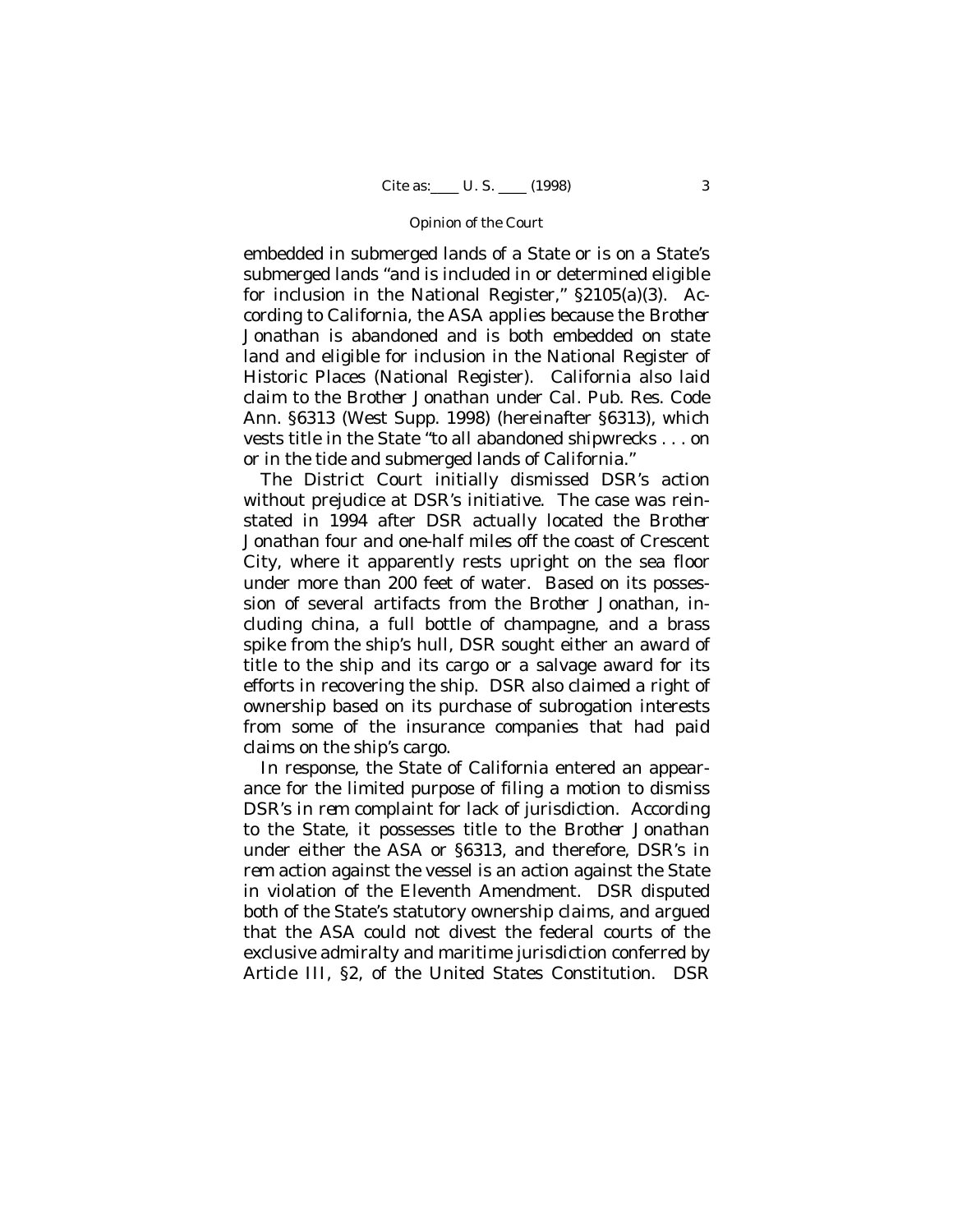also filed a motion requesting that the District Court issue a warrant for the arrest of the *Brother Jonathan* and its cargo, as well as an order appointing DSR the exclusive salvor of the shipwreck.

The District Court held two hearings on the motions. The first focused on whether the wreck is located within California's territorial waters, and the second concerned the possible abandonment, embeddedness, and historical significance of the shipwreck, issues relevant to California's claims to the res. For purposes of the pending motions, DSR stipulated that the *Brother Jonathan* is located upon submerged lands belonging to California.

After the hearings, the District Court concluded that the State failed to demonstrate a "colorable claim" to the *Brother Jonathan* under federal law, reasoning that the State had not established by a preponderance of the evidence that the ship is abandoned, embedded in the sea floor, or eligible for listing in the National Register as is required to establish title under the ASA. 883 F. Supp. 1343, 1357 (ND Cal. 1995). As for California's state law claim, the court determined that the ASA pre-empts §6313. Accordingly, the court issued a warrant for the arrest of the *Brother Jonathan*, appointed DSR custodian of the shipwreck subject to further order of the court, and ordered DSR to take possession of the shipwreck as its exclusive salvor pending the court's determination of "the manner in which the wreck and its cargo, or the proceeds therefrom, should be distributed." 883 F. Supp., at 1364.

The District Court stated that it was not deciding whether "any individual items of cargo or personal property have been abandoned," explaining that "[a]t this stage in the litigation, DSR is not asking the court to award it salvage fees from the *res* of the wreck, or to otherwise make any order regarding title to or distribution of the wreck or its contents." *Id.*, at 1354. The District Court thought that the most prudent course would be to adjudi-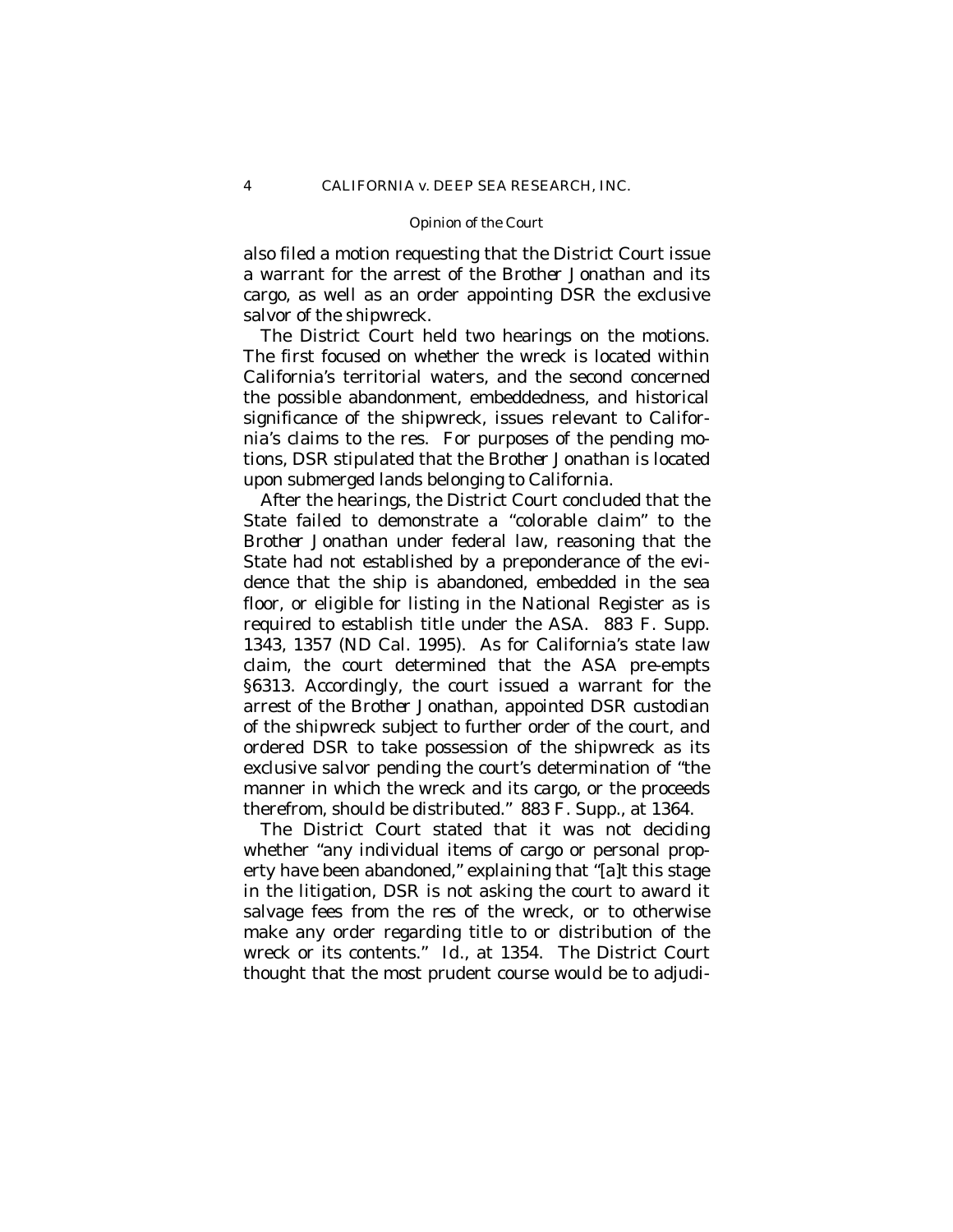cate title after DSR completes the salvage operation. Following the District Court's ruling, the United States asserted a claim to any property on the *Brother Jonathan* belonging to the Federal Government.

The State appealed, arguing that its immunity from suit under the Eleventh Amendment does not hinge upon the demonstration by a preponderance of the evidence that the ASA applies to the *Brother Jonathan*. 102 F. 3d 379, 383 (CA9 1996). According to the State, it had established sufficient claim to the shipwreck under state law by "assert[ing] that the *Brother Jonathan* is on its submerged lands and that . . . §6313 vests title in the State to abandoned shipwrecks on its submerged lands." *Id.*, at 385. Underlying the State's argument was a challenge to the District Court's ruling that the ASA pre-empts the California statute. The State also maintained that it had a colorable claim to the *Brother Jonathan* under the ASA, arguing that it presented ample evidence of both abandonment and embeddedness, and that the District Court applied the wrong test by "requir[ing] that abandonment be shown by an affirmative act on the part of the original owner demonstrating intent to renounce ownership." *Ibid.*

The Court of Appeals for the Ninth Circuit affirmed the District Court's orders. The court first concluded that §6313 is pre-empted by the ASA because the state statute "takes title to shipwrecks that do not meet the requirements of the ASA and which are therefore within the exclusive admiralty jurisdiction of the federal courts." *Id.,* at 384. With respect to the State's claim under the ASA, the court presumed that "a federal court has both the power and duty to determine whether a case falls within its subject matter jurisdiction," and concluded that "it was appropriate for the district court to require the State to present evidence that the ASA applied to the *Brother Jonathan*, *i.e.*, that it was abandoned and either embedded or eligible for listing in the National Register, before dis-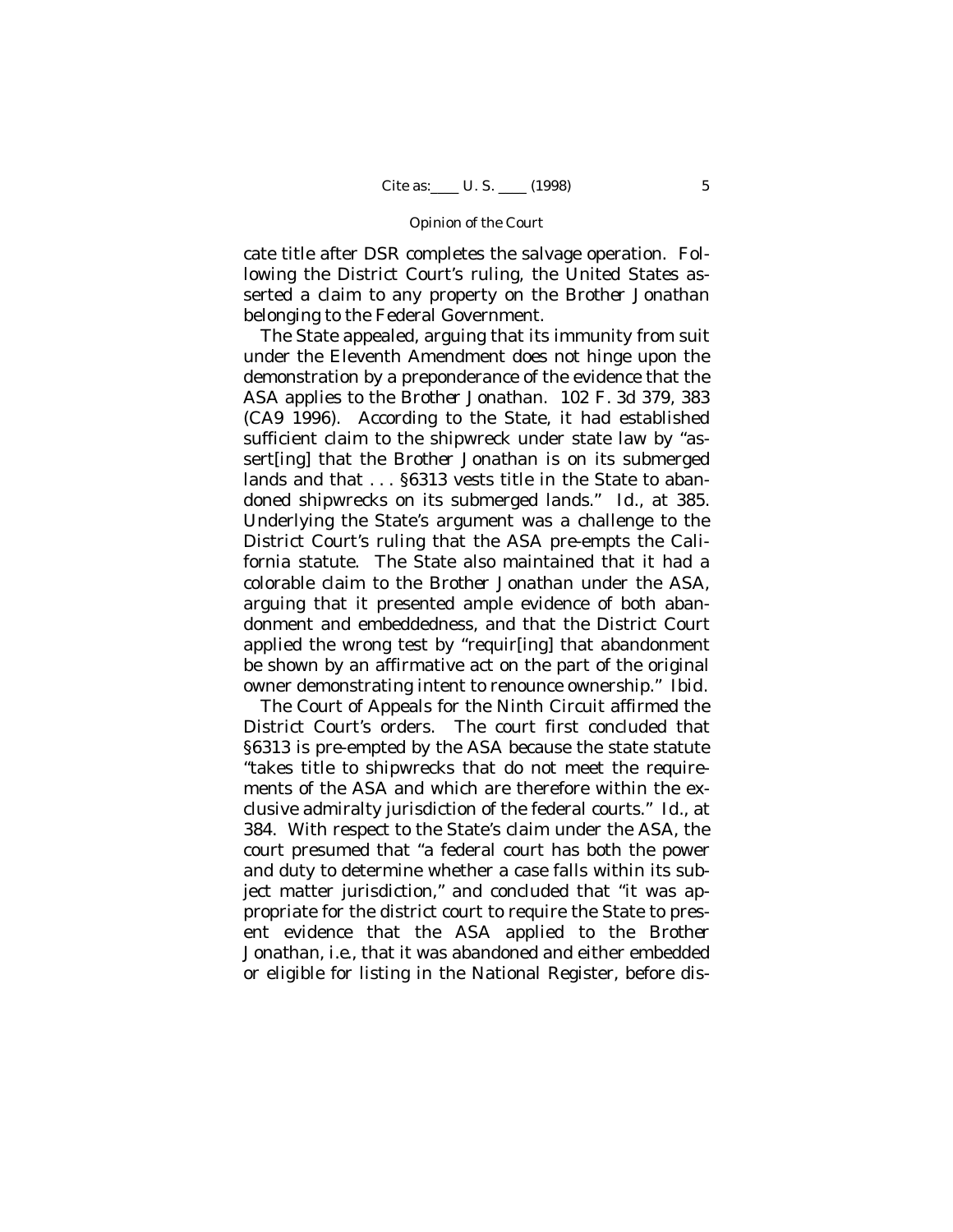missing the case." *Id.*, at 386. According to the court's reasoning, "in addressing the questions of abandonment, embeddedness, and historical significance of the wreck under the ASA, a federal court does not adjudicate the state's rights," because the ASA establishes the Federal Government's title to a qualifying shipwreck, which is then transferred to a State. *Id.*, at 387. Consequently, in the court's view, "a federal court may adjudicate the question of whether a wreck meets the requirements of the ASA without implicating the Eleventh Amendment." *Ibid.*

As to the specifics of the State's claim under the ASA, the court held that the District Court did not err in concluding that the State failed to prove that the *Brother Jonathan* is abandoned within the meaning of the statute. The court reasoned that, in the absence of a definition of abandonment in the ASA, "Congress presumably intended that courts apply the definition of abandonment that has evolved under maritime law." *Ibid.* In maritime law, the court explained, abandonment occurs either when title to a vessel has been affirmatively renounced or when circumstances give rise to an inference of abandonment. Here, the Court of Appeals concluded, the District Court's "failure to infer abandonment from the evidence presented by the State was not clearly erroneous," given the insurance companies' claims to the ship's insured cargo and undisputed evidence presented by DSR that the technology required to salvage the *Brother Jonathan* has been developed only recently. *Id.*, at 388. The court also rejected the State's bid to treat the uninsured portion of the wreck as abandoned, explaining that the District Court did not address the status of individual items of cargo or personal property, and that "divid[ing] the wreck of the *Brother Jonathan* into abandoned and unabandoned portions for the purposes of the ASA" would lead to both federal and state courts adjudicating the wreck's fate, which, in the court's view, would be "confusing and inefficient," and also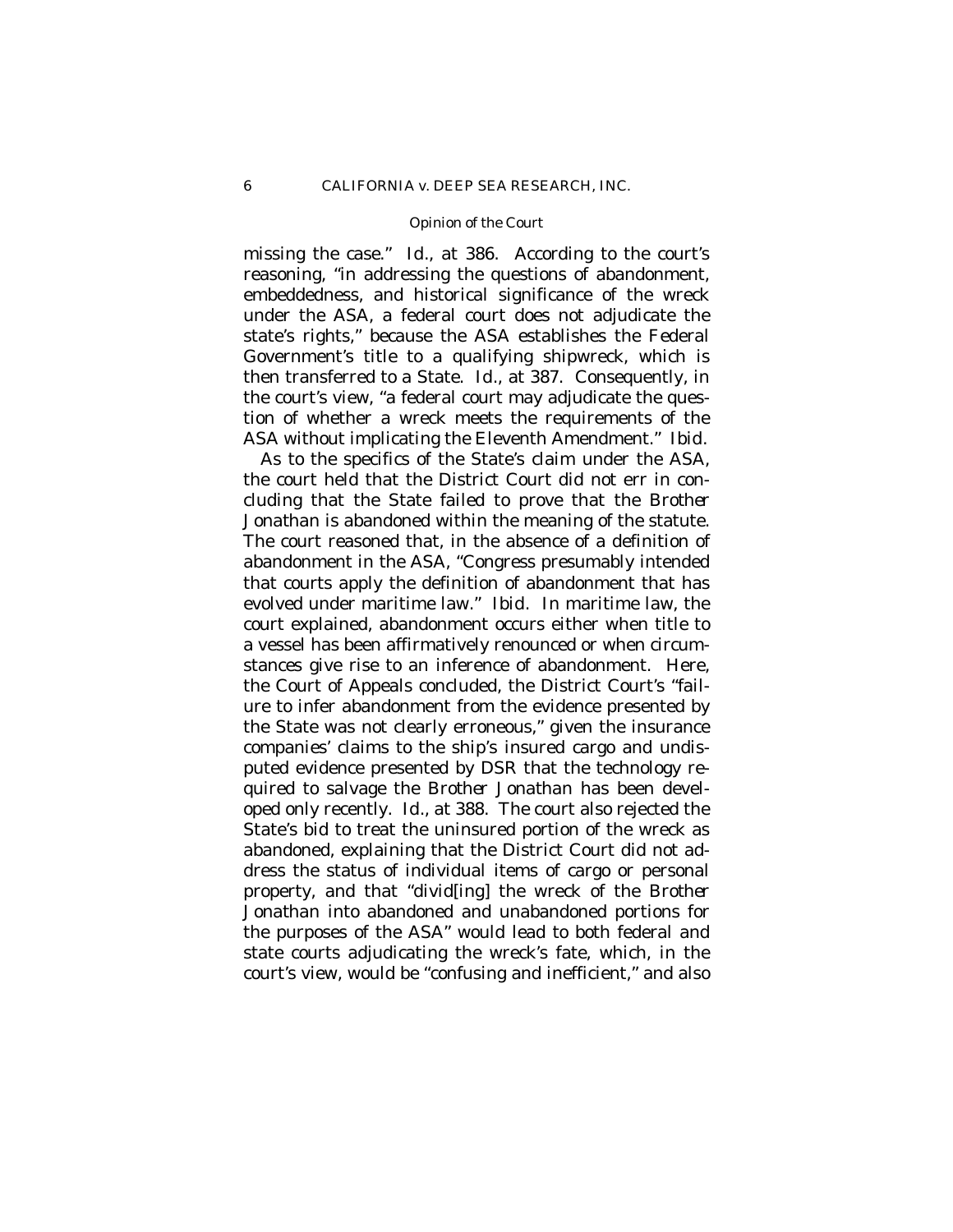"inconsistent with the general rule in maritime law of treating wrecks as a legally unified *res*." *Id.*, at 389.

Summarizing its reasoning, the court stated that, "[b]ecause the law is reluctant to find abandonment, and because a finding of partial abandonment would deprive those holding title to the unabandoned portion of the wreck access to the federal forum, we hold that the *Brother Jonathan* is not abandoned." *Ibid.* (internal citation omitted). The court reserved the question whether there might be some point at which the insured portion of a shipwreck "becomes so negligible" that the entire wreck would be abandoned under the ASA. *Ibid.* The court also declined to take judicial notice of evidence that, during pendency of the appeal, the *Brother Jonathan* was determined eligible for inclusion in the National Register.

By concluding that the State must prove its claim to the *Brother Jonathan* by a preponderance of the evidence in order to invoke the immunity afforded by the Eleventh Amendment, the Ninth Circuit diverged from other Courts of Appeals that have held that a State need only make a bare assertion to ownership of a res. See *Zych* v. *Wrecked Vessel Believed to be the Lady Elgin*, 960 F. 2d 665, 670 (CA7), cert. denied, 506 U. S. 985 (1992); *Maritime Underwater Surveys, Inc.* v. *The Unidentified, Wrecked and Abandoned Sailing Vessel*, 717 F. 2d 6, 8 (CA1 1983).\* We granted certiorari to address whether a State's Eleventh Amendment immunity in an *in rem* admiralty action depends upon evidence of the State's ownership of the res, and to consider the related questions whether the *Brother Jonathan* is subject to the ASA and whether the ASA pre-

 $\overline{\phantom{a}}$ 

<sup>\*</sup>While the petition for certiorari in this case was pending, the United States Court of Appeals for the Sixth Circuit adopted the reasoning of the Ninth Circuit. See *Fairport Int'l Exploration, Inc.* v. *Shipwrecked Vessel Known as The Captain Lawrence*, 105 F. 3d 1078 (CA6 1997), cert. pending, No. 96–1936.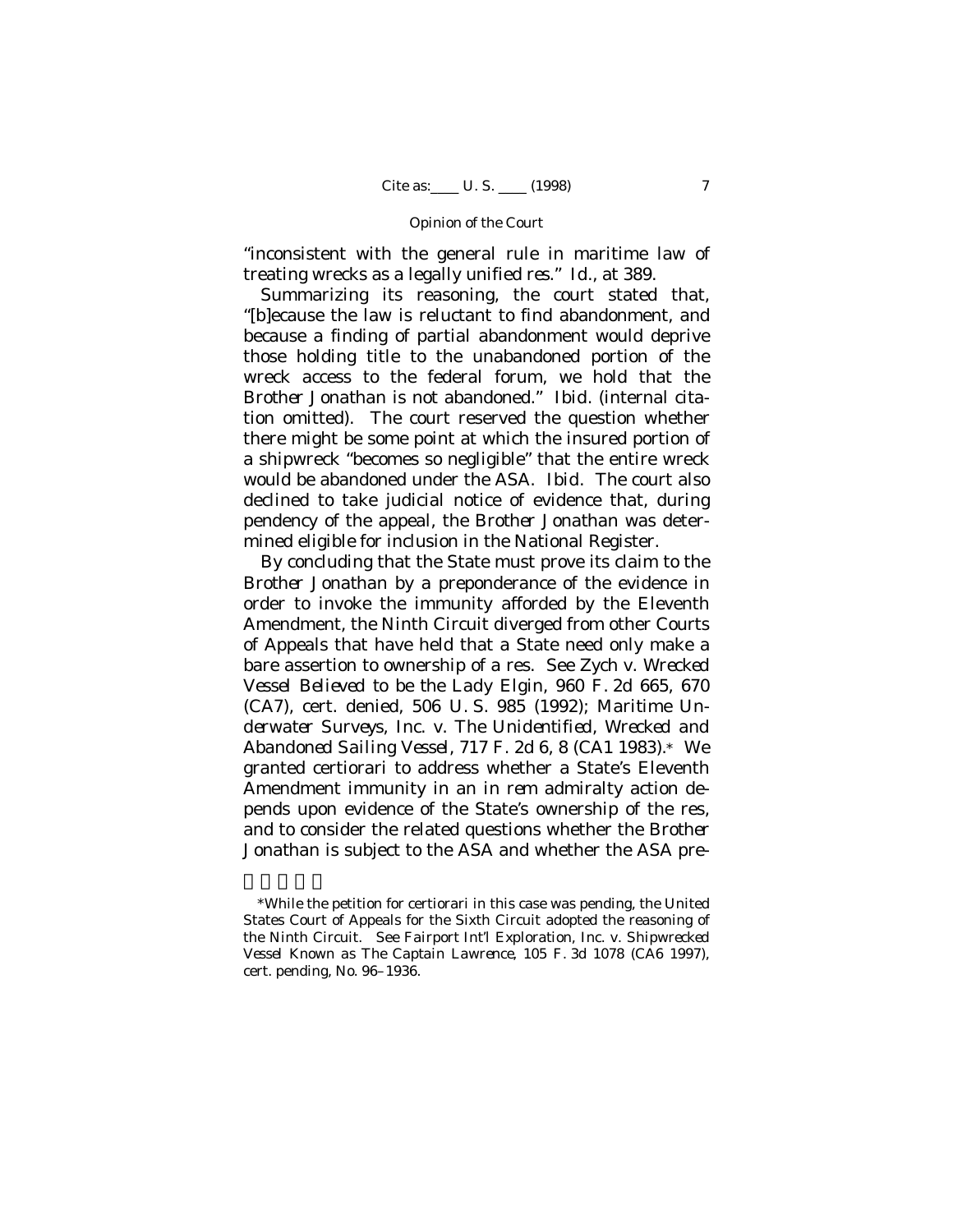empts §6313. 520 U. S. \_\_\_ (1997).

## II

The judicial power of federal courts extends "to all Cases of admiralty and maritime Jurisdiction." Art. III, §2, cl. 1. The federal courts have had a unique role in admiralty cases since the birth of this Nation, because "[m]aritime commerce was . . . the jugular vein of the Thirteen States." F. Frankfurter & J. Landis, The Business of the Supreme Court 7 (1927). Accordingly, "[t]he need for a body of law applicable throughout the nation was recognized by every shade of opinion in the Constitutional Convention." *Ibid.* The constitutional provision was incorporated into the first Judiciary Act in 1789, and federal courts have retained "admiralty or maritime jurisdiction" since then. See 28 U. S. C. §1333(1). That jurisdiction encompasses "maritime causes of action begun and carried on as proceedings *in rem*, that is, where a vessel or thing is itself treated as the offender and made the defendant by name or description in order to enforce a lien." *Madruga* v. *Superior Court of Cal., County of San Diego,* 346 U. S. 556, 560 (1954).

The jurisdiction of the federal courts is constrained, however, by the Eleventh Amendment, under which "[t]he Judicial power of the United States shall not be construed to extend to any suit in law or equity, commenced or prosecuted against one of the United States by Citizens of another State, or by Citizens or Subjects of any Foreign State." Although the Amendment, by its terms, "would appear to restrict only the Article III diversity jurisdiction of the federal courts," *Seminole Tribe of Florida* v. *Florida*, 517 U. S. 44, 54 (1996), the Court has interpreted the Amendment more broadly. See, *e.g.*, *Blatchford* v. *Native Village of Noatak,* 501 U. S. 775, 779 (1991). According to this Court's precedents, a State may not be sued in federal court by one of its own citizens, see *Hans* v. *Louisiana,* 134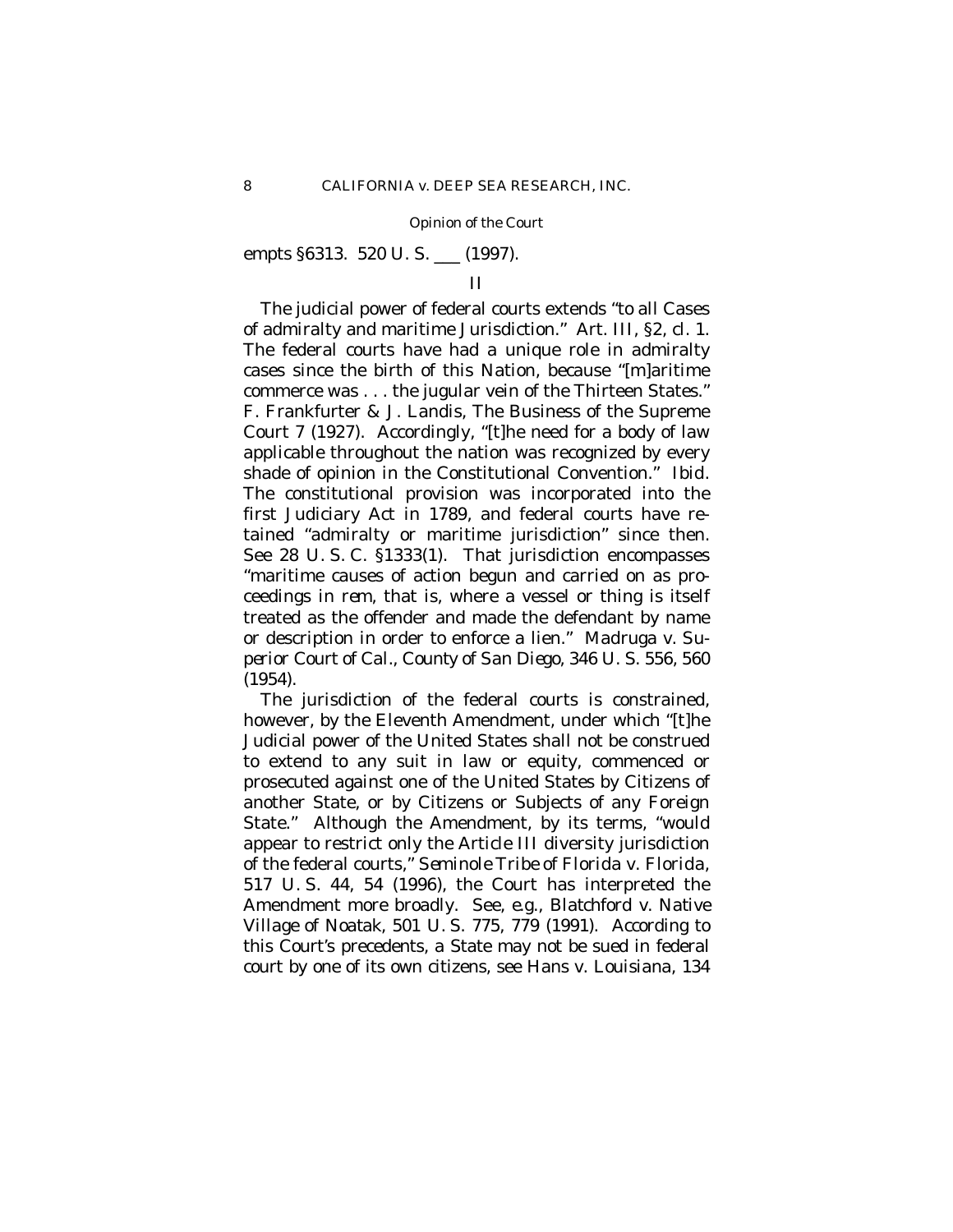U. S. 1 (1890), and a state official is immune from suit in federal court for actions taken in an official capacity, see *Smith* v. *Reeves,* 178 U. S. 436 (1900).

The Court has not always charted a clear path in explaining the interaction between the Eleventh Amendment and the federal courts' *in rem* admiralty jurisdiction. Early cases involving the disposition of "prize" vessels captured during wartime appear to have assumed that federal courts could adjudicate the *in rem* disposition of the bounty even when state officials raised an objection. See *United States* v. *Peters,* 5 Cranch 115, 139–141 (1809). As Justice Story explained, in admiralty actions *in rem*,

"the jurisdiction of the [federal] court is founded upon the possession of the thing; and if the State should interpose a claim for the property, it does not act merely in the character of a defendant, but as an actor. Besides, the language of the [Eleventh] [A]mendment is, that 'the judicial power of the United States shall not be construed to extend to any suit *in law or equity*.' But a suit in the admiralty is not, correctly speaking, a suit in law or in equity; but is often spoken of in contradistinction to both." 2 J. Story, Commentaries on the Constitution of the United States §1689, pp. 491– 492 (5th ed. 1891).

Justice Washington, riding Circuit, expressed the same view in *United States* v. *Bright*, 24 F. Cas. 1232, 1236 (No. 14,647) (CC Pa. 1809), where he reasoned:

"[I]n cases of admiralty and maritime jurisdiction the property in dispute is generally in the possession of the court, or of persons bound to produce it, or its equivalent, and the proceedings are in rem. The court decides in whom the right is, and distributes the proceeds accordingly. In such a case the court need not depend upon the good will of a state claiming an interest in the thing to enable it to execute its decree.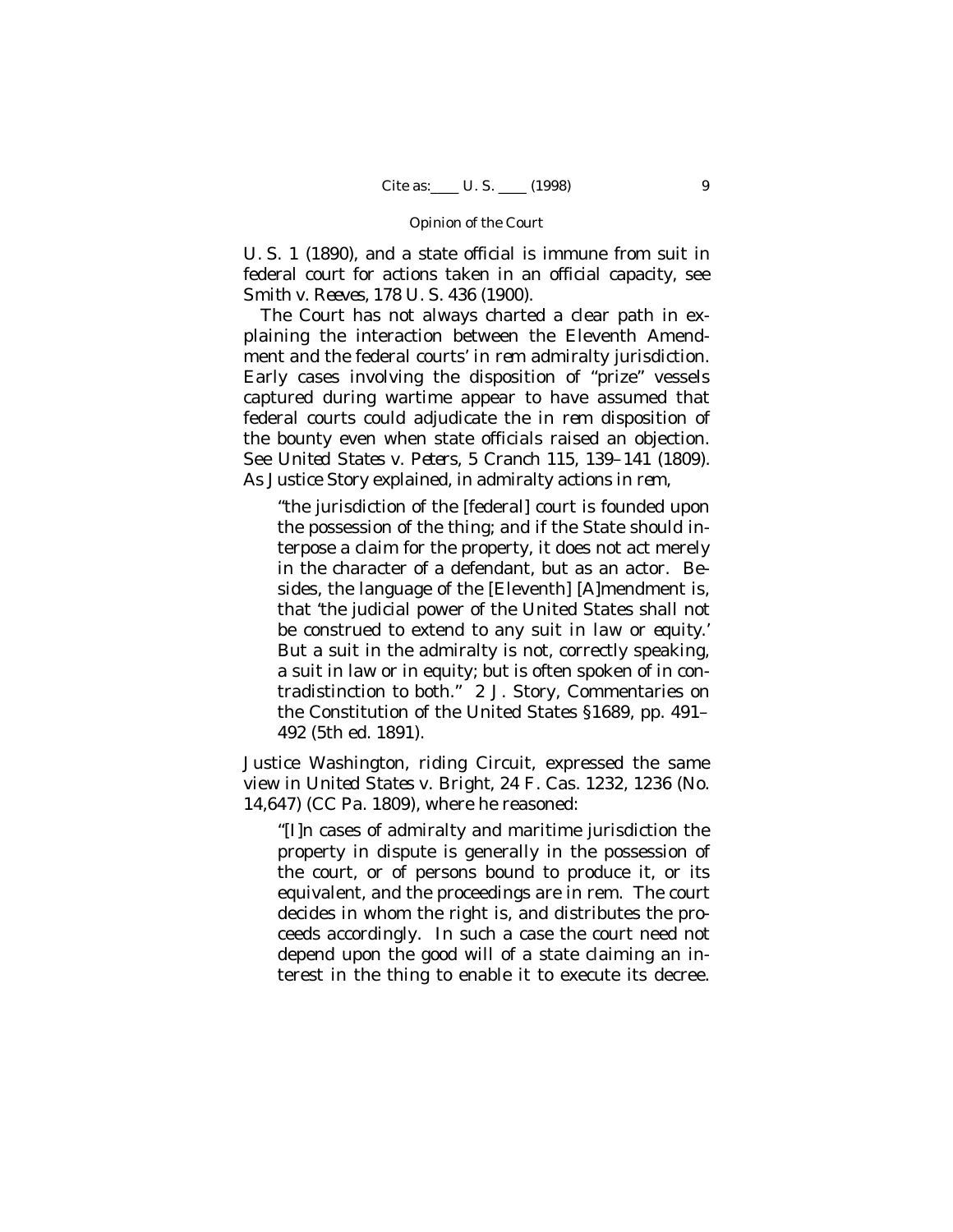All the world are parties to such a suit, and of course are bound by the sentence. The state may interpose her claim and have it decided. But she cannot lie by, and, after the decree is passed say that she was a party, and therefore not bound, for want of jurisdiction in the court."

Although those statements might suggest that the Eleventh Amendment has little application in *in rem* admiralty proceedings, subsequent decisions have altered that understanding of the federal courts' role. In *Ex parte New York,* 256 U. S. 490 (1921) *(New York I)*, the Court explained that admiralty and maritime jurisdiction is not wholly exempt from the operation of the Eleventh Amendment, thereby rejecting the views of Justices Story and Washington. *Id.*, at 497–498. On the same day, in its opinion in *Ex parte New York,* 256 U. S. 503 (1921) *(New York II)*, the Court likewise concluded that the federal courts lacked jurisdiction over a wrongful death action brought *in rem* against a tugboat operated by the State of New York on the Erie Canal, although the Court did not specifically rely on the Eleventh Amendment in its holding.

The Court's most recent case involving an *in rem* admiralty action, *Florida Dept. of State* v. *Treasure Salvors, Inc.,* 458 U. S. 670 (1982), addressed whether the Eleventh Amendment "bars an in rem admiralty action seeking to recover property owned by a state." *Id.*, at 682 (internal quotation marks omitted). A plurality of the Court suggested that *New York II* could be distinguished on the ground that, in *Treasure Salvors*, the State's possession of maritime artifacts was unauthorized, and the State therefore could not invoke the Eleventh Amendment to block their arrest. *Id.*, at 695–699 (citing *Ex parte Young,* 209 U. S. 123 (1908), and *Tindal* v. *Wesley,* 167 U. S. 204 (1897)). As the plurality explained, "since the state officials do not have a colorable claim to possession of the artifacts, they may not invoke the Eleventh Amendment to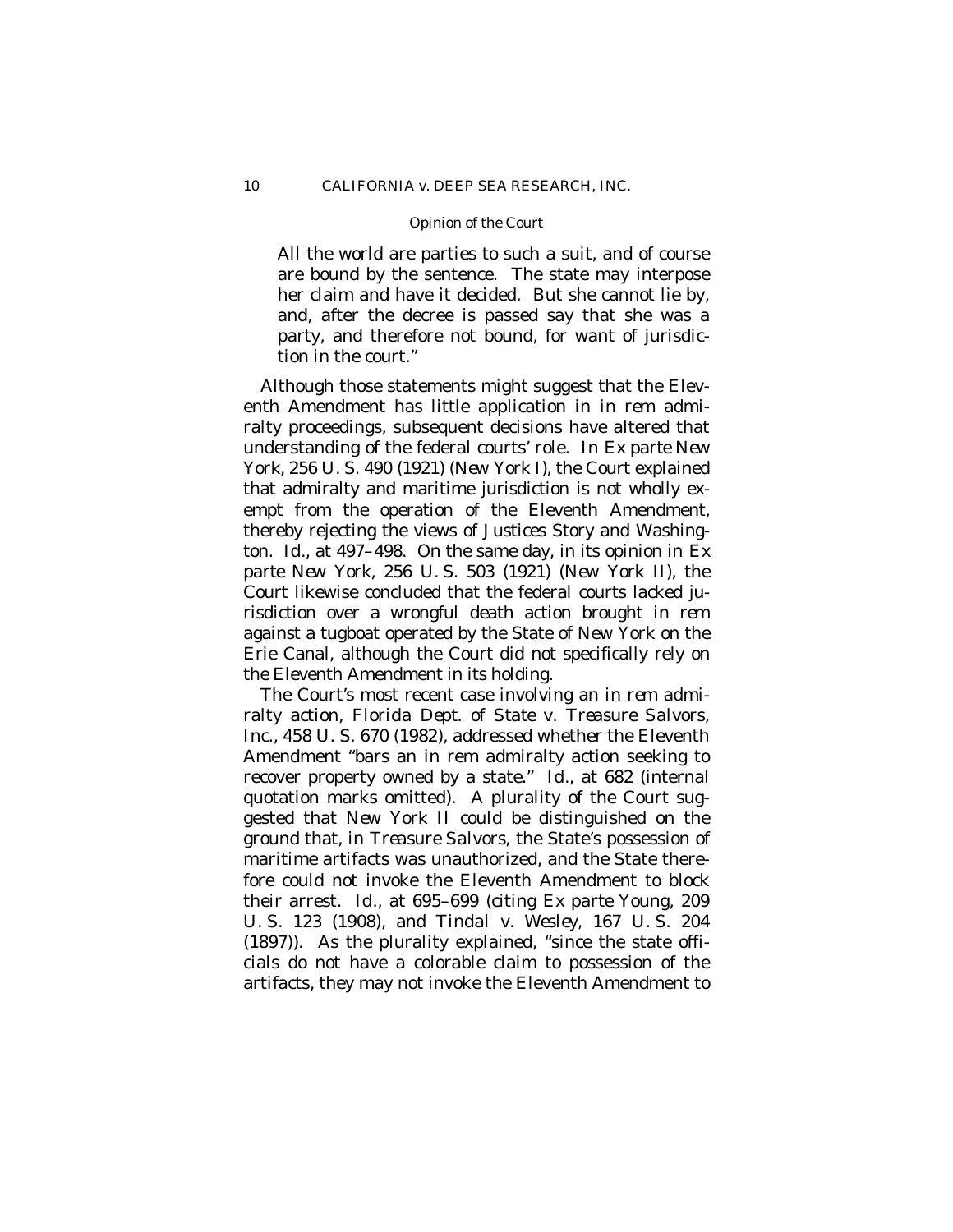block execution of the warrant of arrest." 458 U. S., at 697.

That reference to a "colorable claim" is at the crux of this case. Both the District Court and the Ninth Circuit interpreted the "colorable claim" requirement as imposing a burden on the State to demonstrate by a preponderance of the evidence that the *Brother Jonathan* meets the criteria set forth in the ASA. See 102 F. 3d, at 386; 883 F. Supp., at 1349. Other Courts of Appeals have concluded that a State need only make a bare assertion to ownership of a res in order to establish its sovereign immunity in an *in rem* admiralty action. See, *e.g.*, *Zych*, 960 F. 2d, at 670.

By our reasoning, however, either approach glosses over an important distinction present here. In this case, unlike in *Treasure Salvors*, DSR asserts rights to a res that is not in the possession of the State. The Eleventh Amendment's role in that type of dispute was not decided by the plurality opinion in *Treasure Salvors*, which decided "whether a federal court exercising admiralty *in rem* jurisdiction may seize property held by state officials under a claim that the property belongs to the State." 458 U. S., at 683; see also *id.*, at 697 ("In ruling that the Eleventh Amendment does not bar execution of the warrant, we need not decide the extent to which a federal district court exercising admiralty *in rem* jurisdiction over property before the court may adjudicate the rights of claimants to that property as against sovereigns that did not appear and voluntarily assert any claim that they had to the res").

Nor did the opinions in *New York I* or *New York II* address a situation comparable to this case. The holding in *New York I* explained that, although the suit at issue was styled as an *in rem* libel action seeking recovery of damages against tugboats chartered by the State, the proceedings were actually "in the nature of an action *in personam* against [the Superintendent of Public Works of the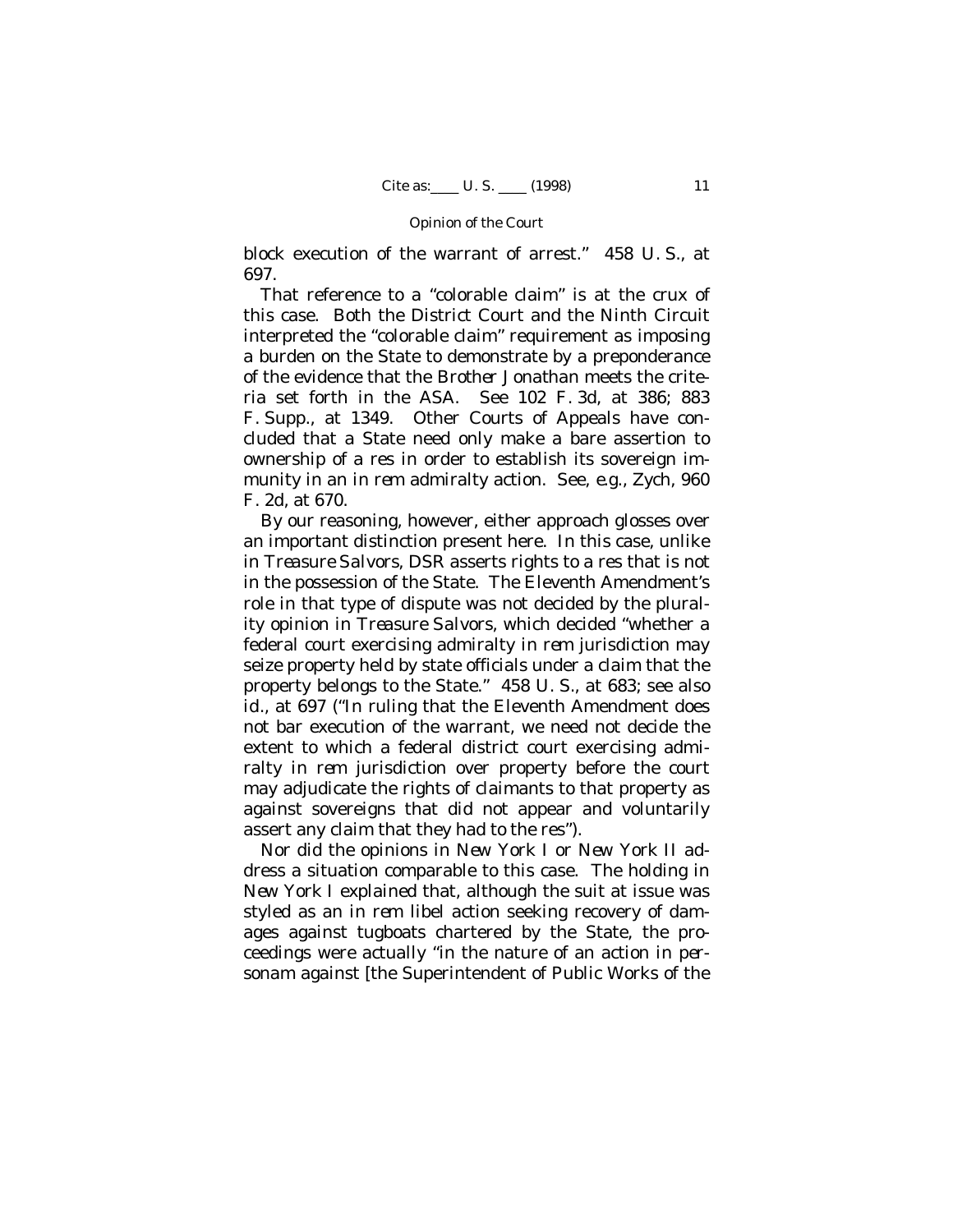State of New York], not individually, but in his [official] capacity." 256 U. S., at 501. The action in *New York II* was an *in rem* suit against a vessel described as being "at all times mentioned in the libel and at present . . . the absolute property of the State of New York, in its possession and control, and employed in the public service of the State for governmental uses and purposes . . . ." 256 U. S., at 508. As Justice White explained in his opinion in *Treasure Salvors:*

"The *In re New York* cases . . . reflect the special concern in admiralty that maritime property of the sovereign is not to be seized. . . . [They] are but the most apposite examples of the line of cases concerning *in rem* actions brought against vessels in which an official of the State, the Federal Government, or a foreign government has asserted ownership of the res. The Court's consistent interpretation of the respective but related immunity doctrines pertaining to such vessels has been, upon proper presentation that the sovereign entity claims ownership *of a res in its possession*, to dismiss the suit or modify its judgment accordingly." 458 U. S., at 709–710 (opinion concurring in judgment in part and dissenting in part) (emphasis added).

It is true that statements in the fractured opinions in *Treasure Salvors* might be read to suggest that a federal court may not undertake *in rem* adjudication of the State's interest in property without the State's consent, regardless of the status of the res. See, *e.g.*, *id.,* at 682 (plurality opinion) ("The court did not have power . . . to adjudicate the State's interest in the property without the State's consent"); *id.*, at 711 (White, J., concurring in judgment in part and dissenting in part) ("It is . . . beyond reasonable dispute that the Eleventh Amendment bars a federal court from deciding the rights and obligations of a State in a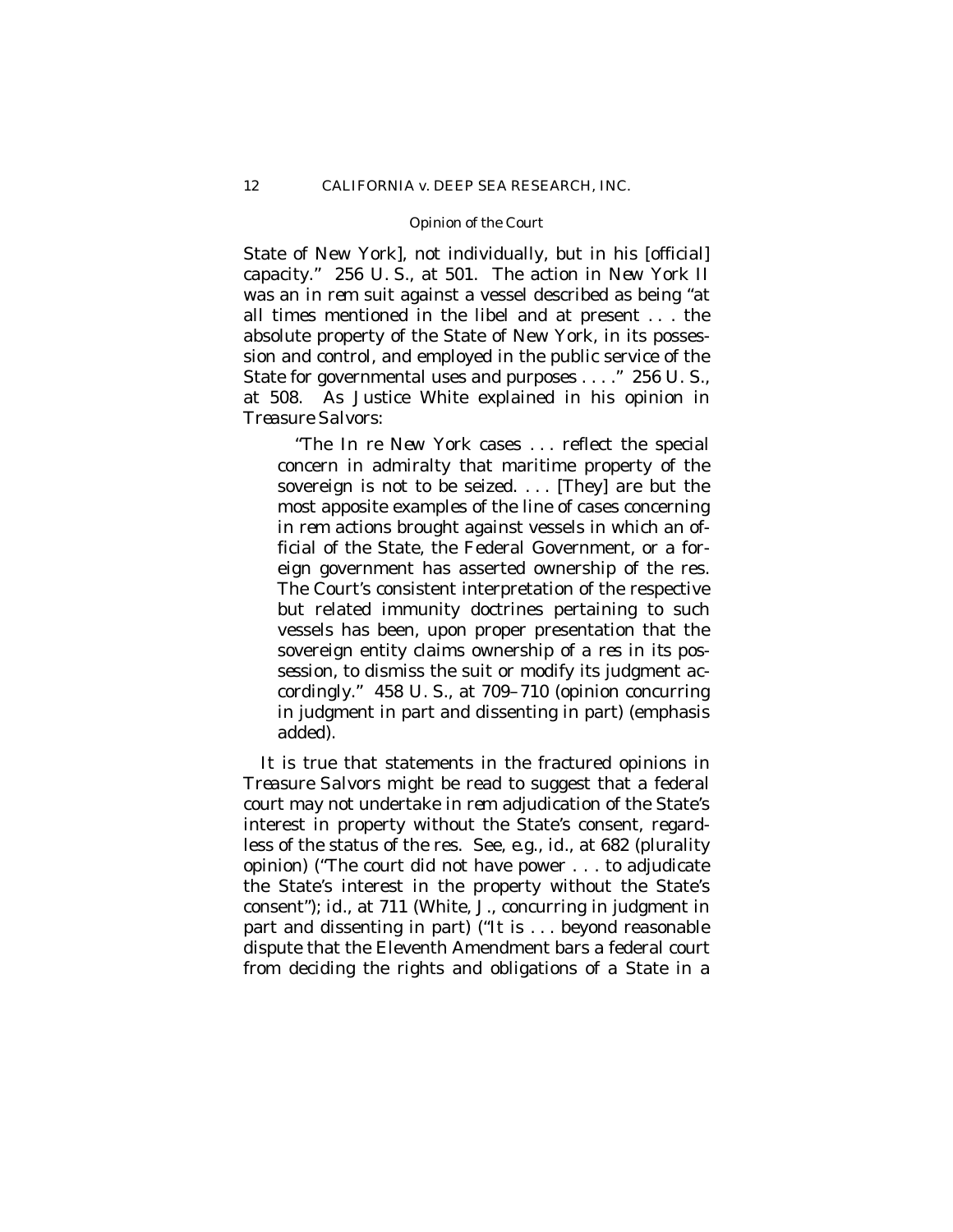contract unless the State consents"). Those assertions, however, should not be divorced from the context of *Treasure Salvors* and reflexively applied to the very different circumstances presented by this case. In *Treasure Salvors*, the State had possession— albeit unlawfully— of the artifacts at issue. Also, the opinion addressed the District Court's authority to issue a warrant to arrest the artifacts, not the disposition of title to them. As the plurality explained, "[t]he proper resolution of [the Eleventh Amendment] issue . . . does not *require*— or permit— a determination of the State's ownership of the artifacts." *Id.,* at 699 (emphasis added); see also *id.*, at 700 (noting that while adjudication of the State's right to the artifacts "would be justified if the State voluntarily advanced a claim to [them], it may not be justified as part of the Eleventh Amendment analysis, the only issue before us"). Thus, any references in *Treasure Salvors* to what the lower courts could have done if they had solely adjudicated title to the artifacts, rather than issued a warrant to arrest the res, do not control the outcome of this case, particularly given that it comes before us in a very different posture, *i.e.*, in an admiralty action *in rem* where the State makes no claim of actual possession of the res.

Nor does the fact that *Treasure Salvors* has been cited for the general proposition that federal courts cannot adjudicate a State's claim of title to property, see, *e.g.*, *Idaho* v. *Coeur d'Alene Tribe of Idaho*, 521 U. S. \_\_\_, \_\_\_–\_\_\_ (1997) (slip op., at 2–4) (O'CONNOR, J., concurring in part and concurring in judgment); *id.*, at  $\_\_$ – $\_\_$  (slip op., at 9– 11) (SOUTER, J., dissenting), prevent a more nuanced application of *Treasure Salvors* in the context of the federal courts' *in rem* admiralty jurisdiction. Although the Eleventh Amendment bars federal jurisdiction over general title disputes relating to State property interests, it does not necessarily follow that it applies to *in rem* admiralty actions, or that in such actions, federal courts may not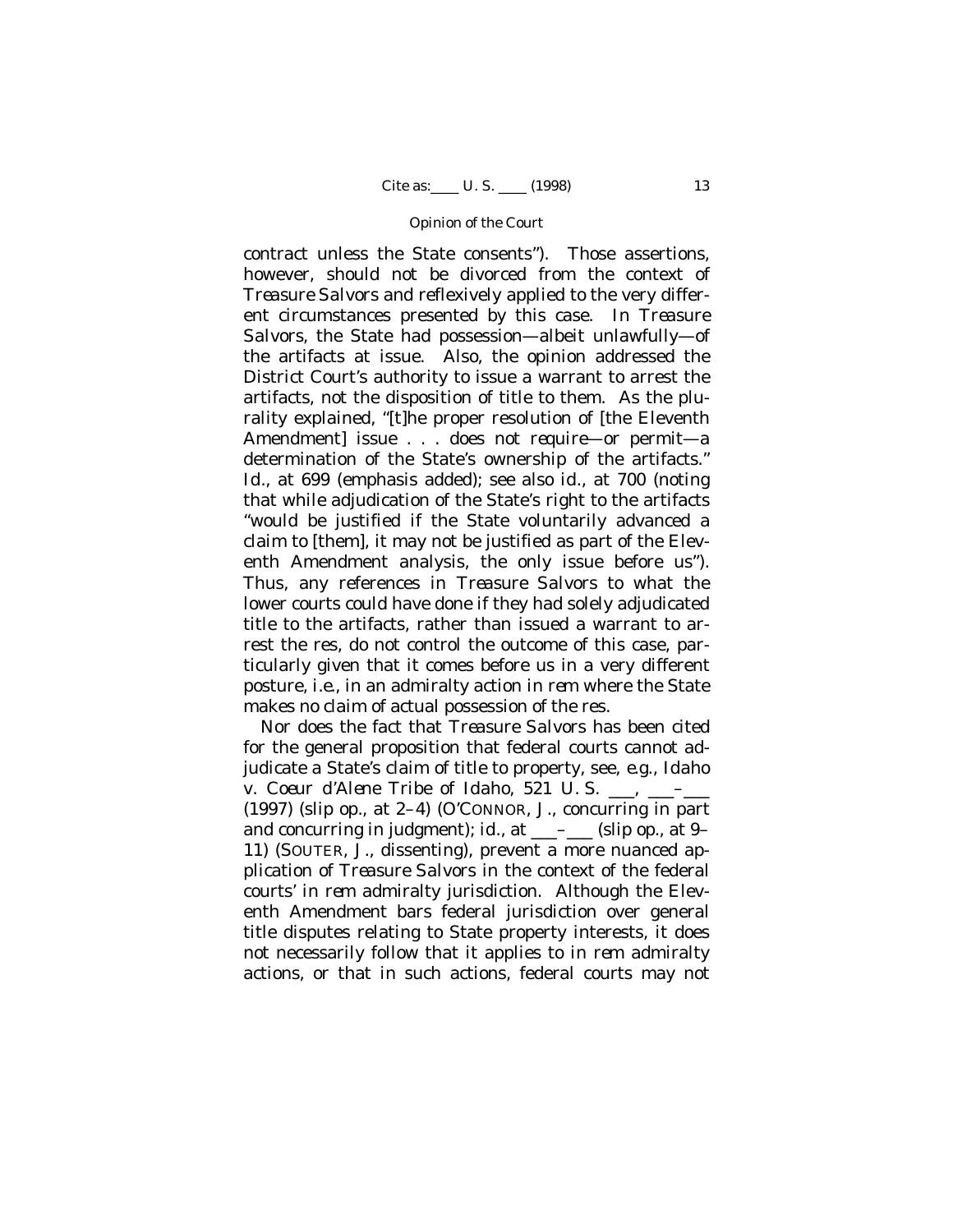exercise jurisdiction over property that the State does not actually possess.

In considering whether the Eleventh Amendment applies where the State asserts a claim in admiralty to a res not in its possession, this Court's decisions in cases involving the sovereign immunity of the Federal Government in *in rem* admiralty actions provide guidance, for this Court has recognized a correlation between sovereign immunity principles applicable to States and the Federal Government. See *Tindal* v. *Wesley,* 167 U. S., at 213; see also *Treasure Salvors*, *supra,* at 710 (White, J., concurring in judgment in part and dissenting in part) (discussing analogy between immunity in "*in rem* actions brought against vessels in which an official of the State, the Federal Government, or a foreign government has asserted ownership of the res"). In one such case, *The Davis,* 10 Wall. 15 (1870), the Court explained that "proceedings *in rem* to enforce a lien against property of the United States are only forbidden in cases where, in order to sustain the proceeding, the possession of the United States must be invaded under process of the court." *Id.*, at 20. The possession referred to was "an actual possession, and not that mere constructive possession which is very often implied by reason of ownership under circumstances favorable to such implication." *Id.*, at 21; see also *The Siren,* 7 Wall. 152, 159 (1869) (describing "exemption of the government from a direct proceeding *in rem* against the vessel whilst in its custody"). The Court's jurisprudence respecting the sovereign immunity of foreign governments has likewise turned on the sovereign's possession of the res at issue. See, *e.g.*, *The Pesaro,* 255 U. S. 216, 219 (1921) (federal court's *in rem* jurisdiction not barred by mere suggestion of foreign government's ownership of vessel).

 While this Court's decision in *The Davis* was issued over a century ago, its fundamental premise remains valid in *in rem* admiralty actions, in light of the federal courts' consti-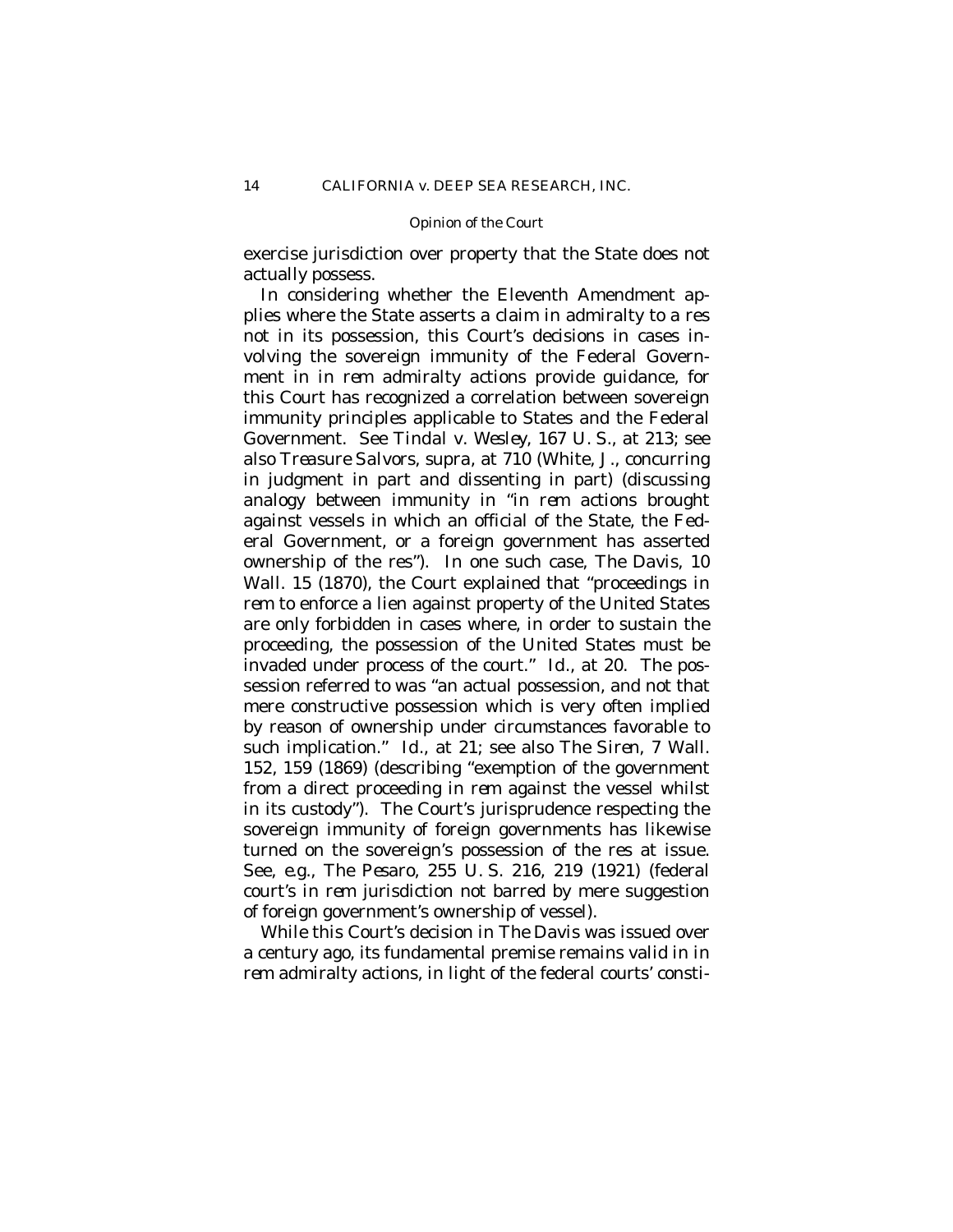tutionally established jurisdiction in that area and the fact that a requirement that a State possess the disputed res in such cases is "consistent with the principle which exempts the [State] from suit and its possession from disturbance by virtue of judicial process." *The Davis*, *supra*, at 21. Based on longstanding precedent respecting the federal courts' assumption of *in rem* admiralty jurisdiction over vessels that are not in the possession of a sovereign, we conclude that the Eleventh Amendment does not bar federal jurisdiction over the *Brother Jonathan* and, therefore, that the District Court may adjudicate DSR's and the State's claims to the shipwreck. We have no occasion in this case to consider any other circumstances under which an *in rem* admiralty action might proceed in federal court despite the Eleventh Amendment.

## III

There remains the issue whether the courts below properly concluded that the *Brother Jonathan* was not abandoned for purposes of the ASA. That conclusion was necessarily influenced by the assumption that the Eleventh Amendment was relevant to the courts' inquiry. The Court of Appeals' determination that the wreck and its contents are not abandoned for purposes of the ASA was affected by concerns that if "the vessel had been partially abandoned, both the federal court and the state court would be adjudicating the fate of the *Brother Jonathan*." 102 F. 3d, at 389. Moreover, the District Court's inquiry was a preliminary one, based on the concern that it was premature "for the court to find that any individual items of cargo or personal property have been abandoned." 883 F. Supp., at 1354. In light of our ruling that the Eleventh Amendment does not bar complete adjudication of the competing claims to the *Brother Jonathan* in federal court, the application of the ASA must be reevaluated. Because the record before this Court is limited to the preliminary